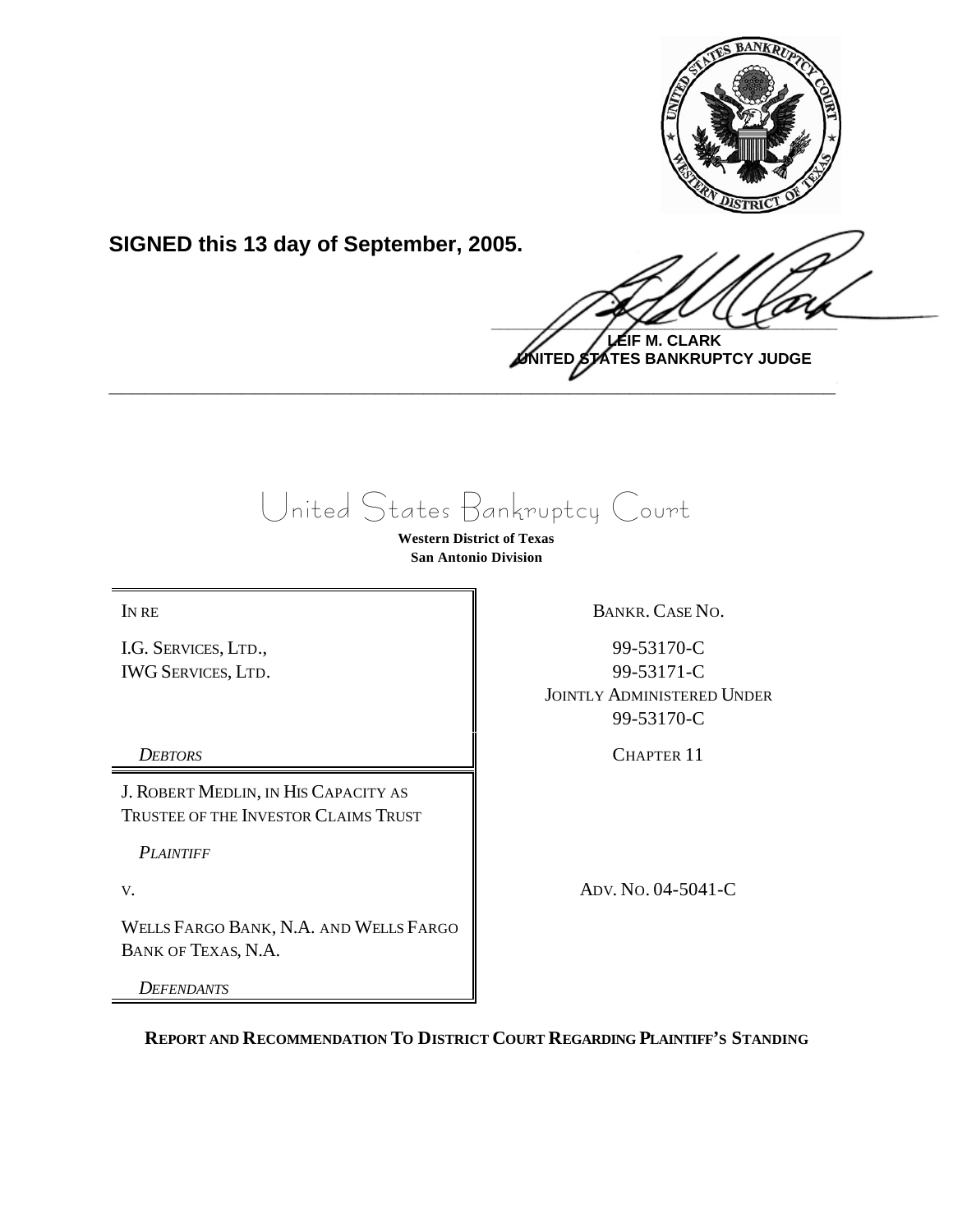The court sua sponte raised the issue of the plaintiff's standing at the July 27, 2005 hearing.<sup>1</sup> The parties submitted post-hearing briefs,<sup>2</sup> and the defendant filed a motion to dismiss for lack of standing.<sup>3</sup> The defendants have previously argued the standing issue to the district court. *See* District Court's June 20, 2002 Order Regarding Pending Motions and Order of Stay Pending Arbitration fo Debtor Claims, Civil ActionNo. SA-01-CA-583-FB("June 20,2002Order"). Because relevant case law has developed after the district court's June 20, 2002 Order, the court submits this report and recommendation.<sup>4</sup>

## **Report**

The plaintiff's cause of action is knowing participation in breaches of fiduciary duties. The plaintiff successfully argued in the summary-judgment context that the fiduciary duties are based on the zone-ofinsolvency theory and the broker-client relationship. *See* DOC. # 201 (memorandum opinion on defendants' motions for summary judgment). The defendants now move to dismiss the plaintiff's zone-ofinsolvencycause of action. The defendants argue that the plaintiff does not have standing to assert that the zone-of-insolvency cause of action. DOC. # 268 at 8-10.<sup>5</sup>

 $3$  Doc. # 268, which is the same document as Doc. # 267.

<sup>4</sup> *See* District Court's March 9, 2004 Order Referring All Pre-Trial Matters to the Bankruptcy Court, Civil Action No. SA-01-CA-583-FB.

<sup>1</sup> Standing is an essential component of federal subject-matter jurisdiction. *U.S. v. Hays*, 515 U.S. 737, 742 (1995); *Sample v. Morrison*, 406 F.3d 310, 312 (5th Cir. 2005). Federal courts may raise the issue of subject-matter jurisdiction sua sponte. *Grupo Dataflux v. Atlas Global Group, L.P.*, 541 U.S. 567, 593 (2004).

 $2$  Docs. # 267, # 273, and # 274.

<sup>&</sup>lt;sup>5</sup> When deciding a Rule  $12(b)(1)$  motion, the court "accept[s] as true [the plaintiff's] uncontroverted allegations, and resolve[s] in [the plaintiff's] favor all conflicts between the facts contained in the parties' affidavits and other documentation." *Nuovo Pignone, SpA v. Storman Asia*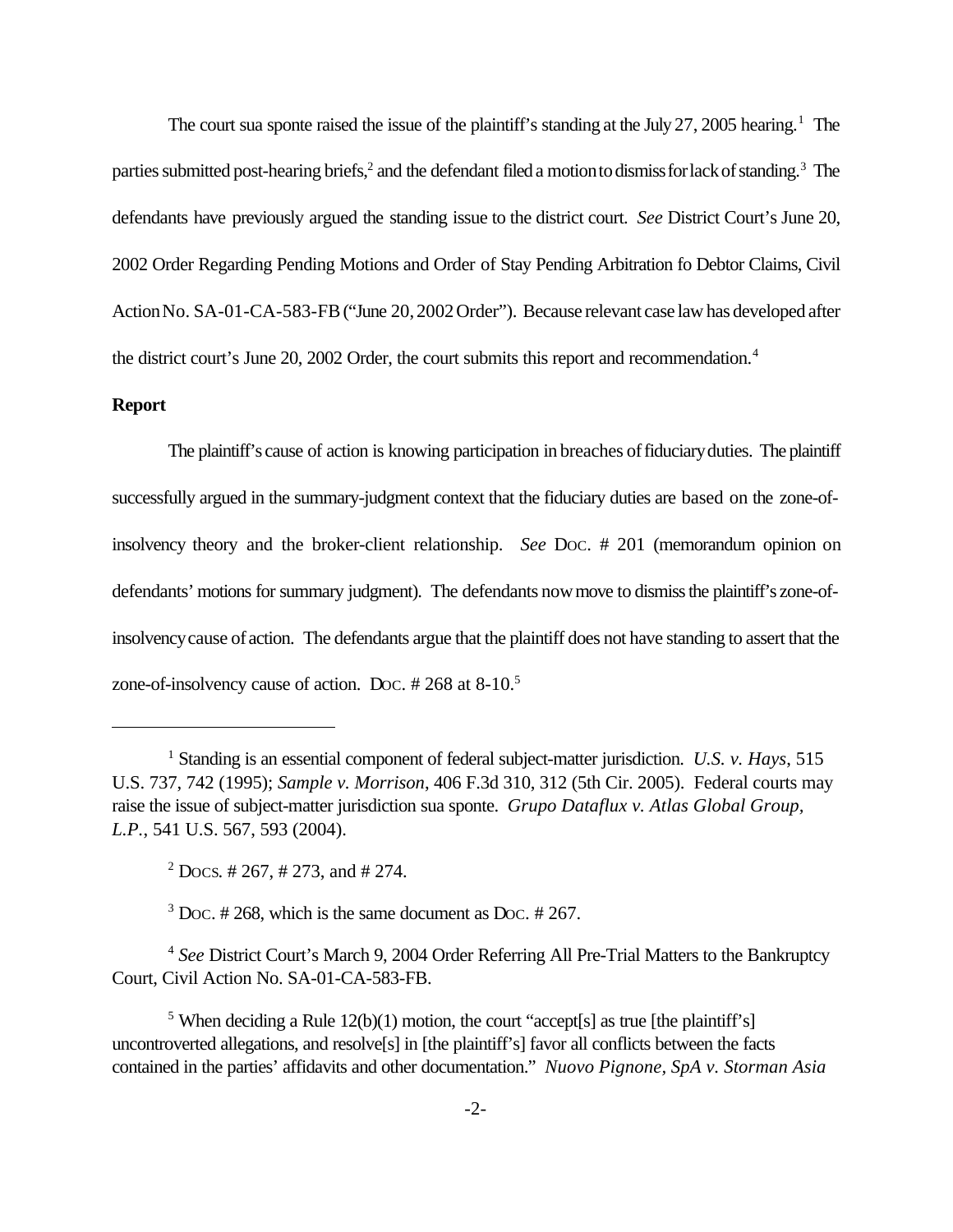According to bankruptcy courts in Texas, the zone-of-insolvency theory states that when a corporation enters the zone or vicinity of insolvency, the fiduciary duty of directors and officers *shifts* or *expands*tothe corporation'screditors. *See Weaver v. Kellogg*, 216 B.R. 563, 583-84 (S.D. Tex. 1997) ("expands")<sup>6</sup> ;*In re Brentwood Lexford Partners, LLC*,292B.R. 255,272-73 (Bankr.N.D. Tex. 2003) ("shifts"). *Weaver* and *Brentwood*ultimatelyrelyona seminalDelawareChancerycase, *Credit Lyonnais Bank Nederland, N.V. v. MGM-Pathe Communications Co.*, 1991 WL277613 at \*34 n.55 (Del. Ch. Dec. 30, 1991).<sup>7</sup> The Delaware Chancery court recently acknowledged that courts have read *Credit Lyonnais* "as authorizing creditors to challenge directors' business judgments as breaches of fiduciary duty owed to them [the creditors]." *Production Resources Group, L.L.C. v. NCT Group, Inc.*, 863 A.2d 772, 789 n.55 (Del. Ch. 2004) (pointing to *Weaver*). According to the *Production Resources* court, that reading of *Credit Lyonnais* is wrong. Creditors may assert breaches of that duty when the corporation is in the zone of insolvency, but the fiduciary duty is always owed to the corporation. *Id*. at 789-92. The creditors' cause of action is therefore derivative. In the words of the *Production Resources* court:

[T]he transformation of a creditor into a residualowner does not change the nature of the harm in a typical claim for breach of fiduciary duty by corporate directors. . . . The firm's insolvency simply makes the creditors the principal constituency injured by any fiduciary breaches that diminish the firm's value and logically gives them standing to pursue these

*M/V*, 310 F.3d 374, 378 (5th Cir. 2002) (internal quotation marks omitted).

<sup>6</sup> "[I]t appears that under both Delaware and Texas law, corporate insiders . . . may have a fiduciary duty to the corporation's *creditors* [in the zone of insolvency]." (emphasis added).

<sup>7</sup> *See Weaver*, 216 B.R. at 583 (citing *Credit Lyonnais*); *and Brentwood*, 292 B.R. at 272 (citing *In re Hechinger Inv. Co. of Del.*, 280 B.R. 90, 92 (D. Del. 2002), which in turn cites *Credit Lyonnais*).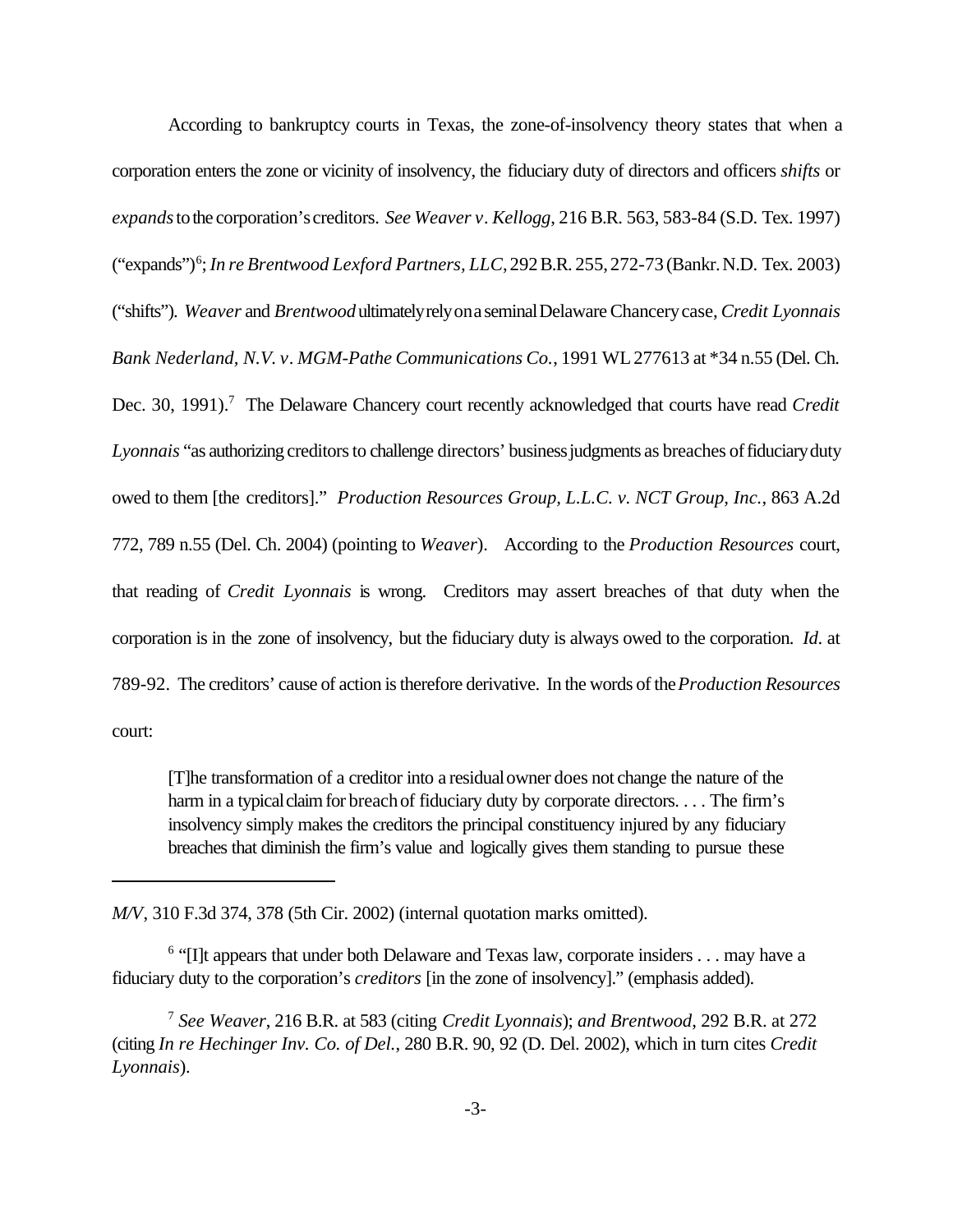claims to rectify that injury. . . . [T]he claim against the director is still one belong to the corporation.

*Id*. at 792. This understanding of the zone-of-insolvency theory – that any breach-of-fiduciary-duty cause of action brought by creditors is necessarily derivative – has been reaffirmed by courts looking at New York and Tennessee state law. *See In re I Successor Corp.*, 321 B.R. 640, 660 n.6 (Bankr. S.D.N.Y. 2005); *In re Adelphia Communications Corp.*, 323 B.R. 345, 386 n.140 (Bankr. S.D.N.Y. 2005); *In re Del-Met Corp.*, 322 B.R. 781, 817-818 (Bankr. M.D. Tenn. 2005). Under *Production Resources*' approach, the plaintiff in our case would not have standing to assert the zone-of-insolvency claim. The Chapter 11 Trustee would be the proper party to bring that claim, and it already lost its claims in arbitration. *See* DOC. # 268, Exh. K.

The Fifth Circuit has not had the opportunity to directly address the standing question in the zoneof-insolvency context, and the relevant Fifth Circuit case law is muddled. In *Carrieri v. Jobs.com*, the Fifth Circuit stated in dicta that "[o]fficers and directors that are aware that the corporation is insolvent, or within the 'zone of insolvency' as in this case, have *expanded* fiduciary duties to include the creditors of the corporation." *See Carrieri v. Jobs.com Inc.*, 393 F.3d 508, 534 n.24 (5th Cir. 2004) (emphasis added; citing *Weaver* with approval). Even though *Carrieri* was decided after *Production Resources*, *Carrieri* does not mention *Production Resources*.

Putting aside the questionofwhat it means for officers and directors to owe fiduciary duties to the corporation's creditors,<sup>8</sup> the Fifth Circuit's use of the word "expanded" remains problematic. Does it mean

<sup>&</sup>lt;sup>8</sup> For example, if the best course of action for creditors is to liquidate the corporation, would it be a breach of fiduciary duty to not liquidate? Several courts have stated that directors do *not* have a duty to liquidate in the zone of insolvency. *See In re Ben Franklin Retail Stores, Inc.*, 2000 WL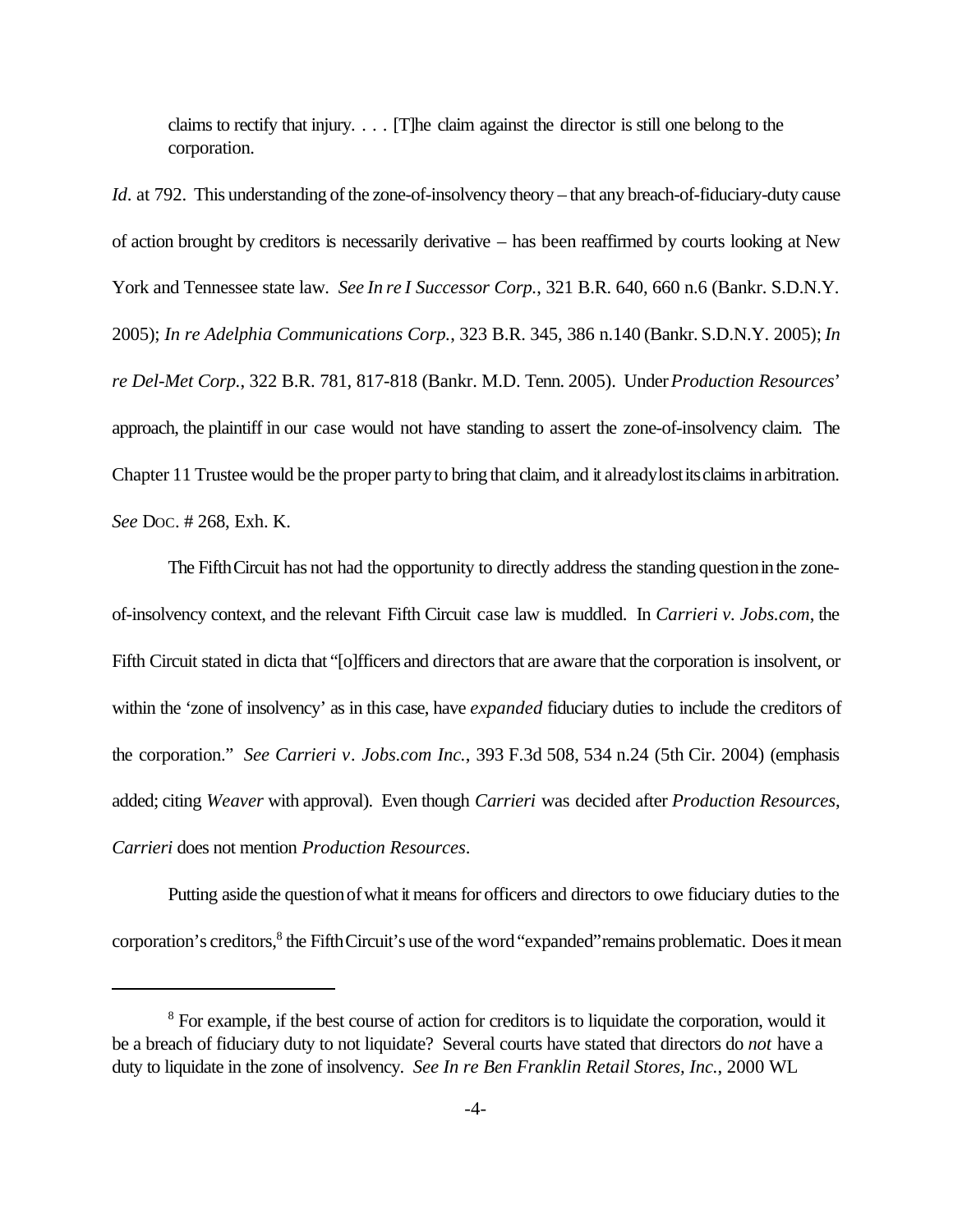that it rejected *Brentwood*'s framework in which the fiduciary duty is *shifted* to creditors, instead of *expanding* to include creditors? If so, that would imply that a debtor-corporation's officers and directors owe fiduciary duties to both the corporation *and* the corporation's creditors. If fiduciary duties are owed to the corporation and the corporation's creditors, does that meanboththe trustee and the creditors have standing to bring breach-of-fiduciary-duty causes of action? Orisitstill a cause of action that the trustee has exclusive standing to assert?

Fifth Circuit case law before *Carrieri* suggests that the trustee has exclusive standing. In *Schimmelpenninck*, the Fifth Circuit set out three kinds of actions: (1) actions by the estate that belong to the estate; (2) actions by individual creditors asserting a generalized injury to the debtor's estate, which ultimately affects all creditors; and (3) actions by individual creditors that affect only that creditor personally. The trustee has standing to assert the first two types of claims, and the creditor has standing to assert the third. *In re Schimmelpenninck*, 183 F.3d 347, 360 (5thCir. 1999). It would be a strange result if, when the beneficiaries ofthe fiduciary duty expands from the debtor-corporation to include creditors, a breach of that expanded fiduciary duty is somehow morphed into a cause of action that affects only one creditor (or a particular group of creditors). This suggests that breach of (expanded) fiduciary duty would not fall in the third category, which means the trustee has exclusive standing to assert the zone-of-insolvency cause of action.<sup>9</sup>

<sup>28266</sup> at \*3 (N.D. Ill. Jan. 12, 2000); *In re RSL COM Primecall, Inc.*, 2003 WL 22989669 at \*8 (Bankr. S.D.N.Y. Dec. 11, 2003).

<sup>&</sup>lt;sup>9</sup> The plaintiff's poor choice of words in describing his damages models does not help his argument: "[the plaintiff] has two alternative damages models: (i) *generalized harm damages* representing 11 fraudulent transactions involving approximately \$21.9 million, wherein monies were wired out from IGS but provided no benefit to IGS/IWG; and (ii) individual investor losses . . . ." Doc.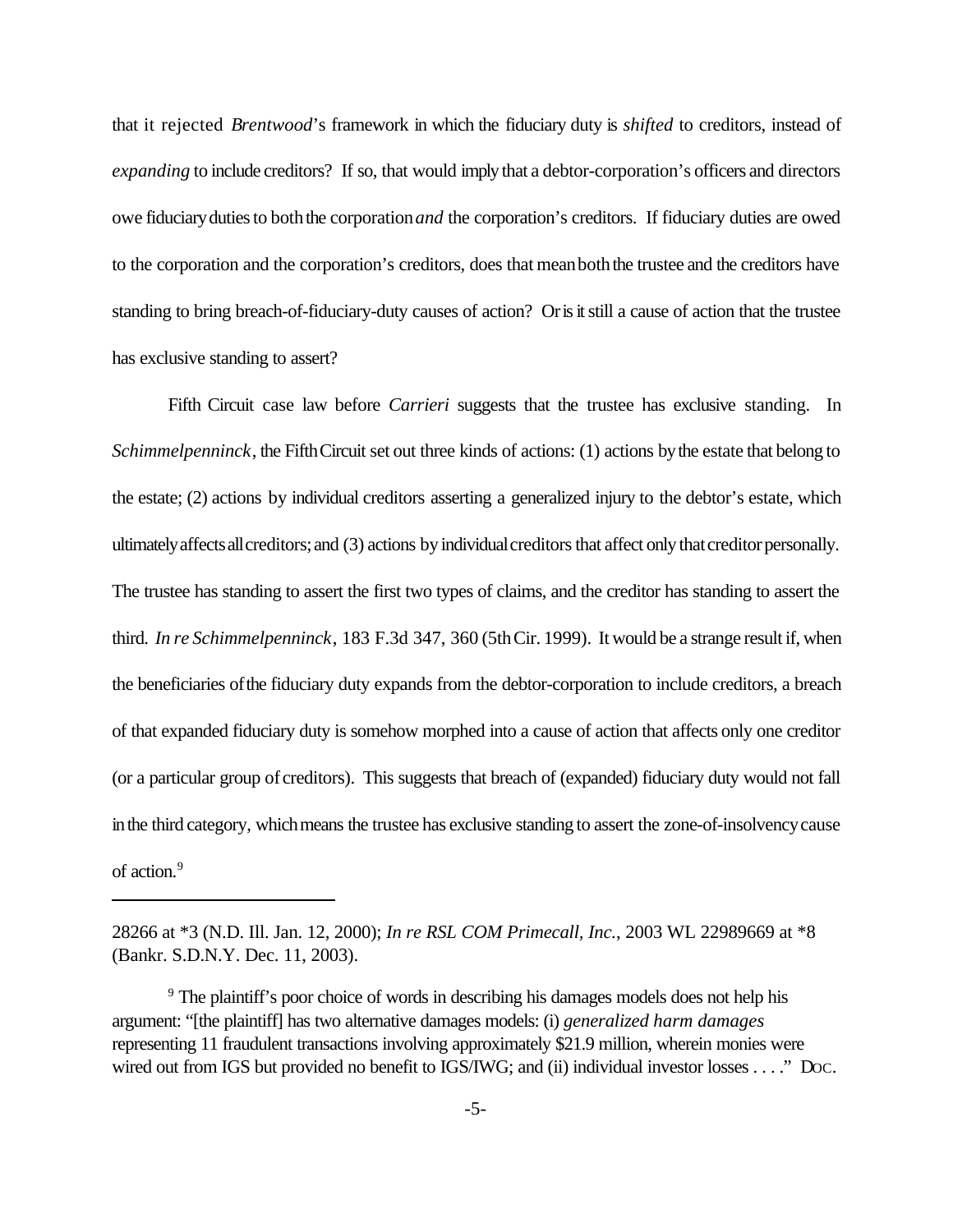The Fifth Circuit has also explained that the "general bankruptcy policy of ensuring that all similarlysituated creditors are treated fairly requires that the trustee have the first opportunity to pursue estate actions without interference from individual creditors." *In re Educators Group Health Trust*, 25 F.3d 1281, 1284 (5th Cir. 1994) (internal quotations omitted), *citing In re S.I. Acquisition, Inc.*, 817 F.2d 1142, 1153-54 (5th Cir. 1987). Allowing creditors and the trustee standing to assert a breach of (expanded) fiduciary duty violates that general bankruptcy policy.

Of course, simply because it may be difficult to understand how the dicta in *Carrieri* fits analytically with prior Fifth Circuit case law does not mean that the Fifth Circuit would necessarily reject that dicta when directly confronting the standing questioninthe zone-of-insolvencycontext. Nor does the possibility that the Fifth Circuit misread the Delaware Chancery Court cases necessarily mean that it also misread Texas law.

The Fifth Circuit used the word "expanded" intentionally. *See Carrieri*, 393 F.3d at 534 n.24 (citing two cases that also use the word "expanded"). That terminology presumes a fiduciary duty owed directly to creditors, a breach of which creditors would possess a direct action. Lower courts cannot lightly ignore dicta at the circuit level. *See Van Blaricom v. Forscht*, 511 F.2d 615, 618 (5th Cir. 1975).

## **Recommendation**

The district court should find that the plaintiff has standing under current Fifth Circuit case law, and

<sup># 264</sup> at 20 (emphasis added). The plaintiff's first damages model sounds suspiciously like the sort of damages that one would seek in asserting a fraudulent-transfer cause of action, which is the type of action that belongs to the estate. *See In re Educators Group Health Trust*, 25 F.3d 1281, 1285 (5th Cir. 1994).